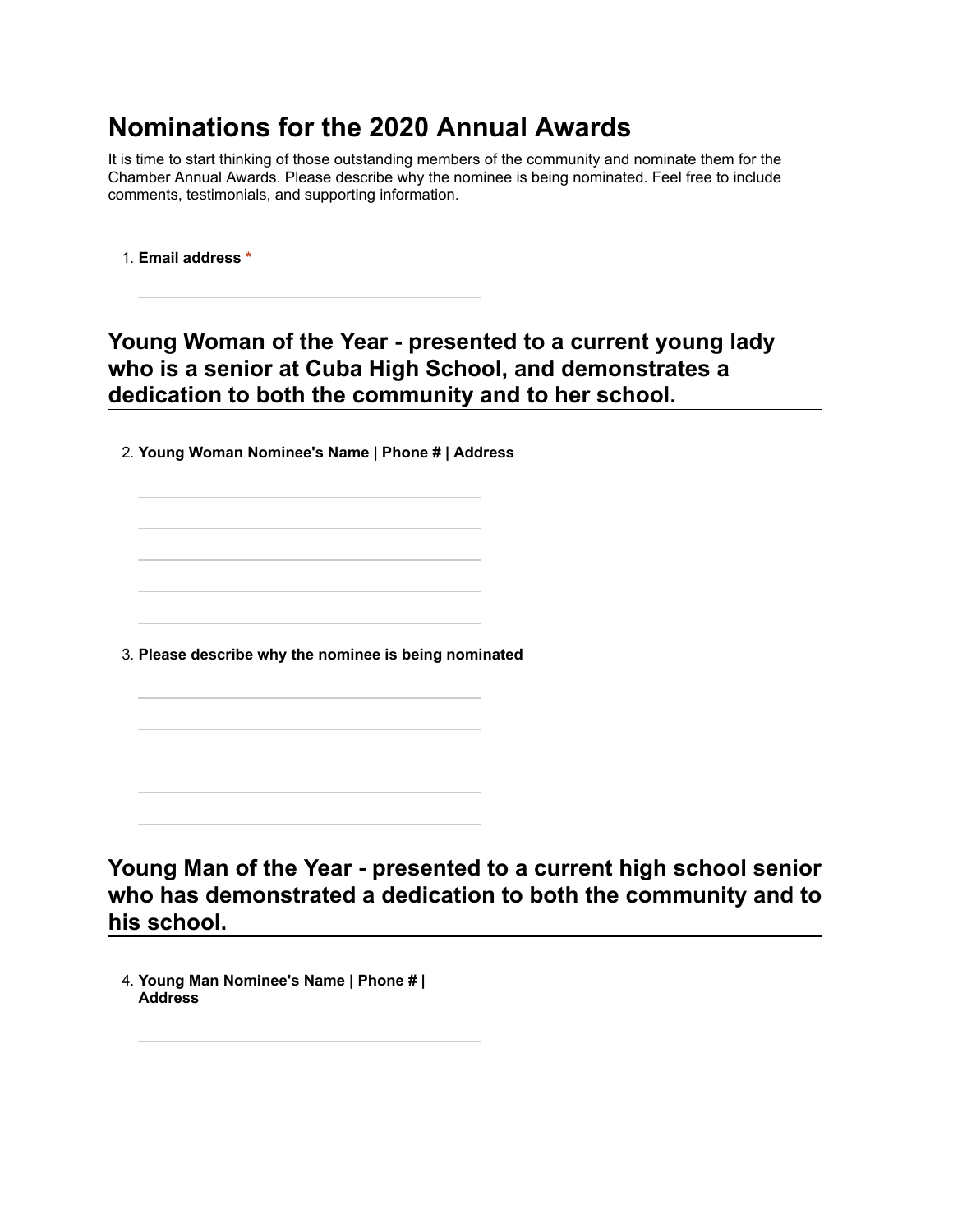5. **Please describe why the nominee is being nominated**

**Entrepreneur Award - presented to a Chamber member (individual, business, or organization) who has demonstrated true enterprising spirit in the creation or retention of jobs in Cuba area.**

6. **Entrepreneur Nominee's Name | Phone # | Address**

7. **Please describe why the nominee is being nominated**

**New Business Award presented to an individual, business, or organizations that began operating a business in Cuba during the period of April 1, 2019 March 31, 2020.**

8. *Mark only one oval.*

Sugar Shack Peace of Mind Fantastic Fashion Finds Riverways Credit Union Audrina's Hometown Accounting Cuba Climate Solutions Dollhouse Boutique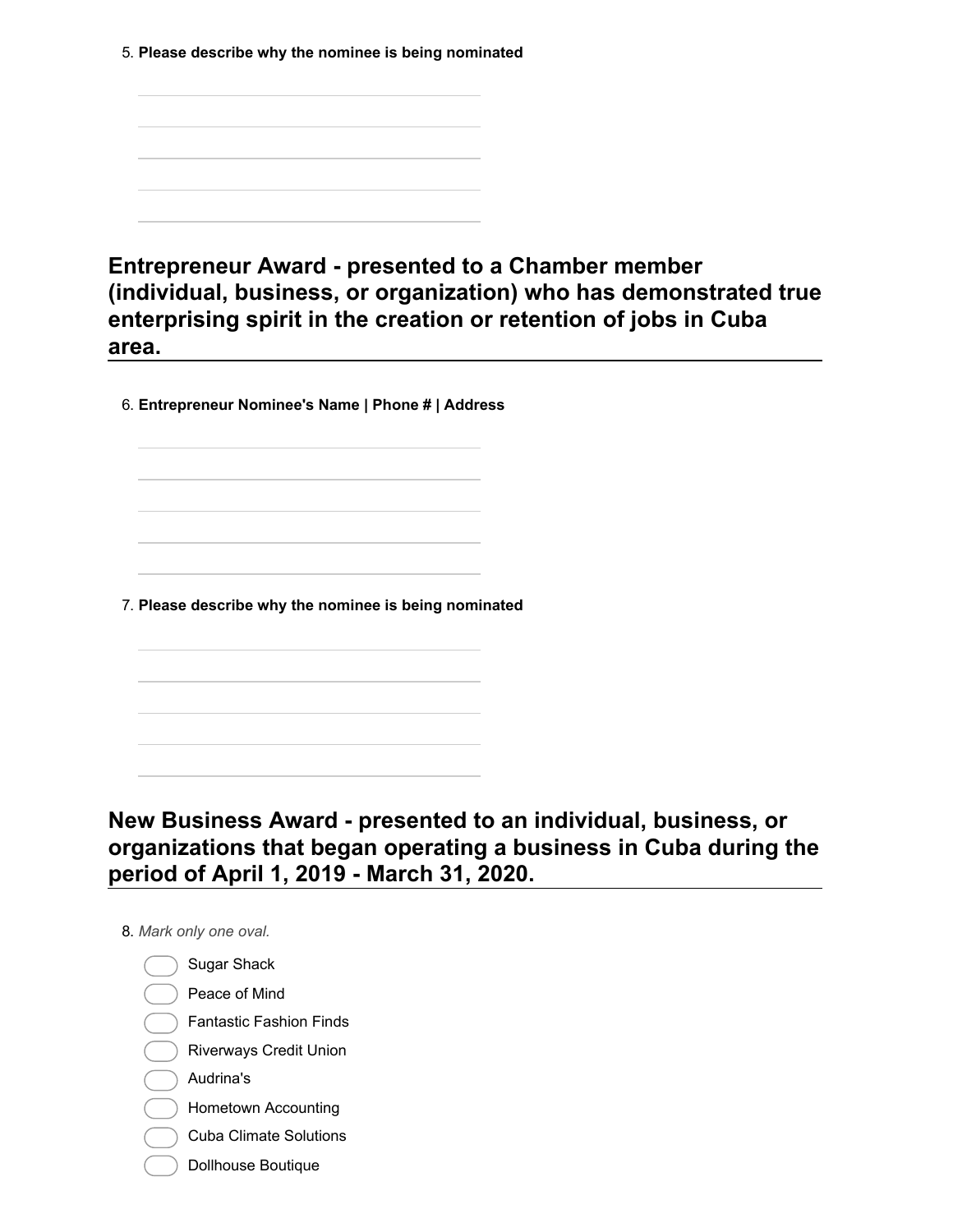**Woman of the Year - presented to a woman who has continually provided support to the Cuba community. The individual demonstrates loyalty and dedication to the community by supporting growth, development, betterment and pride in the community.**

9. **Woman of the Year Nominee's Name | Phone # | Address**

10. **Please describe why the nominee is being nominated**

Man of the Year - presented to a man who has continually **provided support to the Cuba community. The individual demonstrates loyalty and dedication to the community by supporting growth, development, betterment and pride in the community.**

11. **Man of the Year Nominee's Name | Phone # | Address**

12. **Please describe why the nominee is being nominated**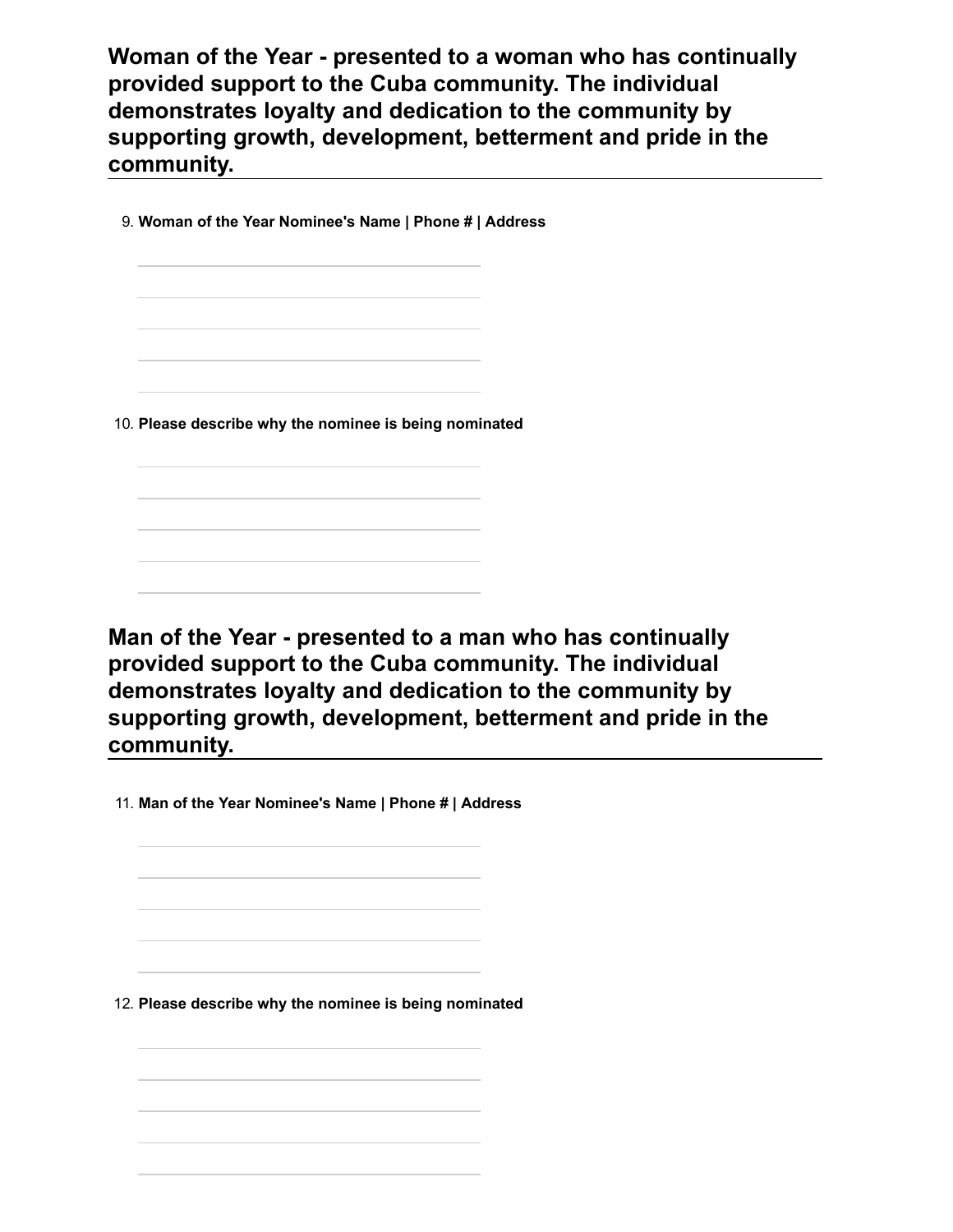## **Beautification Award presented to a Chamber member, business, or organization that has made an exceptional effort to make Cuba a beautiful place to live and visit.**

13. **Beautification Award Nominee's Name | Phone # | Address**

14. **Please describe why the nominee is being nominated**

## **Educator Award - presented to a teacher, administrator or school counselor that has dedicated themselves to the youth in the Cuba School district.**

15. **Educator Award Nominee's Name | Phone # | Address**

16. **Please describe why the nominee is being nominated**

Public Service Award - presented to a city, church or other **organization for outstanding service to the community.**